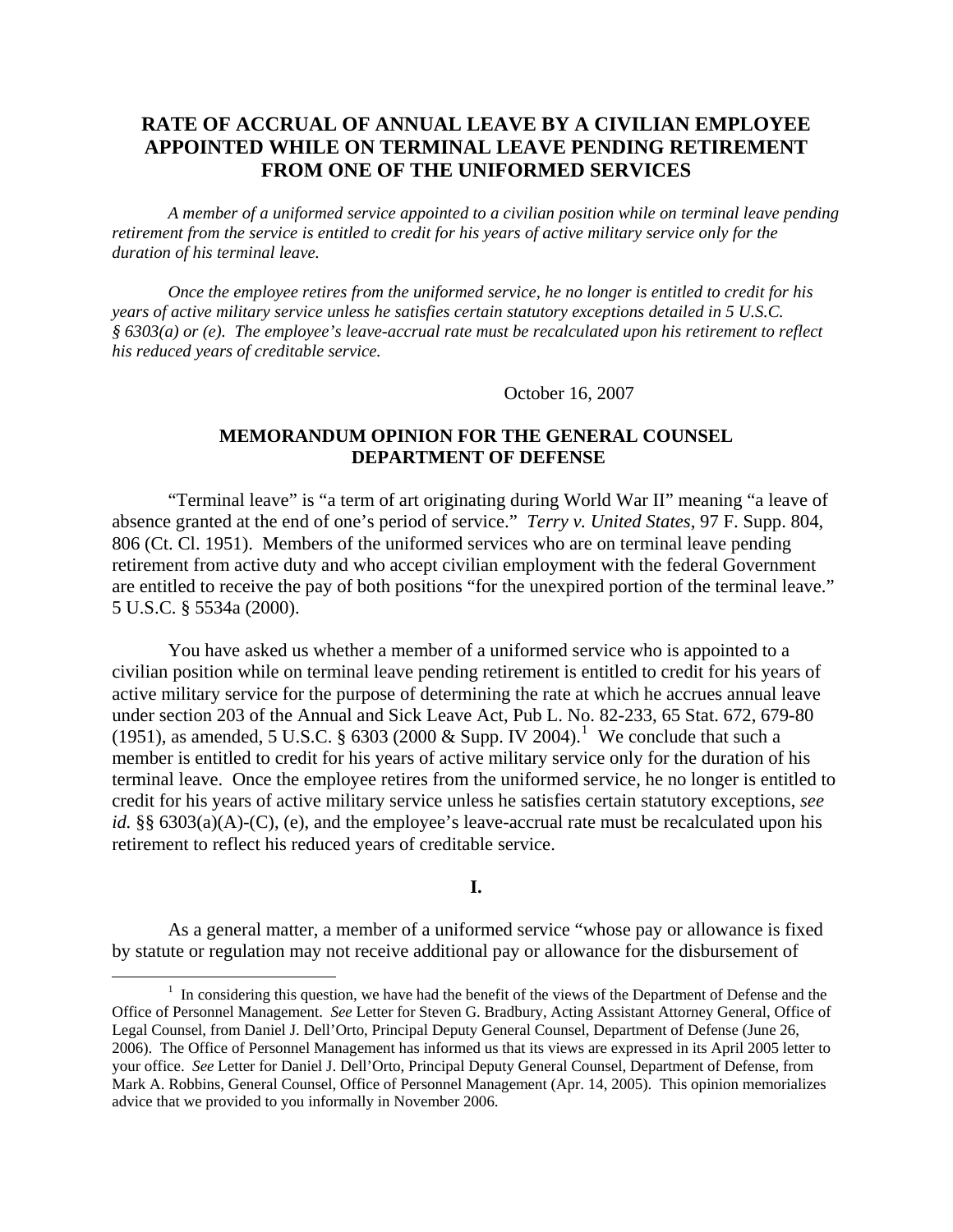public money or for any other service or duty, unless specifically authorized by law," 5 U.S.C.  $\frac{2}{3}$  $\frac{2}{3}$  $\frac{2}{3}$  5536 (2000).<sup>2</sup> Section 203 of the Dual Compensation Act, Pub. L. No. 88-448, 78 Stat. 484, 487 (1964), however, authorizes a member of a uniformed service on terminal leave pending retirement from active service to accept civilian employment and to receive the pay of both positions:

A member of a uniformed service who has performed active service and who is on terminal leave pending separation from, or release from active duty in, that service under honorable conditions may accept a civilian office or position in the Government of the United States, its territories or possessions, or the government of the District of Columbia, and he is entitled to receive the pay of that office or position in addition to pay and allowances from the uniformed service for the unexpired portion of the terminal leave.

5 U.S.C. § 5534a. It is well settled, and both the Department of Defense ("DoD") and the Office of Personnel Management ("OPM") agree, that a member of a uniformed service on terminal leave is still on active duty and has not yet been "release[d]" from the service. *See* 10 U.S.C. § 701(e) (2000) ("Leave taken before discharge is considered to be active service."); *Madsen v. United States*, 841 F.2d 1011, 1013 (10th Cir. 1987) ("Terminal leave, or leave taken prior to discharge, is statutorily defined as active duty service.").

The "pay" for a civilian position to which a service member on terminal leave is entitled necessarily includes annual leave with pay. *See Matter of Office of Technology Assessment*  Authority for Incentive Awards Program, 67 Comp. Gen. 418, 420 (1988).<sup>[3](#page-1-1)</sup> Section 6303 of title 5, United States Code, governs a civilian employee's entitlement to annual leave.<sup>[4](#page-1-2)</sup> Section 6303(a) provides that "[a]n employee is entitled to annual leave with pay which accrues" at graduated rates for employees with specified periods of creditable service: four hours of leave per biweekly pay period for employees with less than three years of creditable service, six hours per pay period for those with "3 but less than 15 years of service," and eight hours for "15 or

<span id="page-1-0"></span> $2$  The uniformed services are statutorily defined to include the Armed Forces (the Army, Navy, Air Force, Marine Corps, and Coast Guard, *see* 10 U.S.C. § 101(a)(4) (2000)), and the commissioned officer corps of the National Oceanic and Atmospheric Administration and the Public Health Service, *see* 5 U.S.C. § 2101(2), (3) (2000). *See* 10 U.S.C. § 101(a)(5) (2000) (same).

<span id="page-1-1"></span> $3$  Although the Executive Branch is not bound by the legal opinions of the Comptroller General, this Office considers them useful sources in resolving appropriation issues. *See, e.g.*, *Submission of Aviation Insurance Program Claims to Binding Arbitration*, 20 Op. O.L.C. 341, 343 n.3 (1996).

<span id="page-1-2"></span><sup>&</sup>lt;sup>4</sup> For the purposes of section 6303, section 6301 defines an "employee" to include both an "employee" within the meaning of 5 U.S.C. § 2105 (2000) ("employee" includes any individual who is appointed by, among others, the President or Congress, performs a "Federal function under authority of law or an Executive act," and is subject to the supervision of an appointing authority) as well as "an individual first employed by the government of the District of Columbia before October 1, 1987." *Id.* § 6301(1), (2) (2000). The definition of "employee" in section 6301 affirmatively excludes 13 categories of positions, such as, for example, "an employee of either House of Congress or of the two Houses," *id.* § 6301(vi), and "an officer in the executive branch or in the government of the District of Columbia who is designated by the President, except a postmaster, United States attorney, or United States marshal," *id.* § 6301(xi).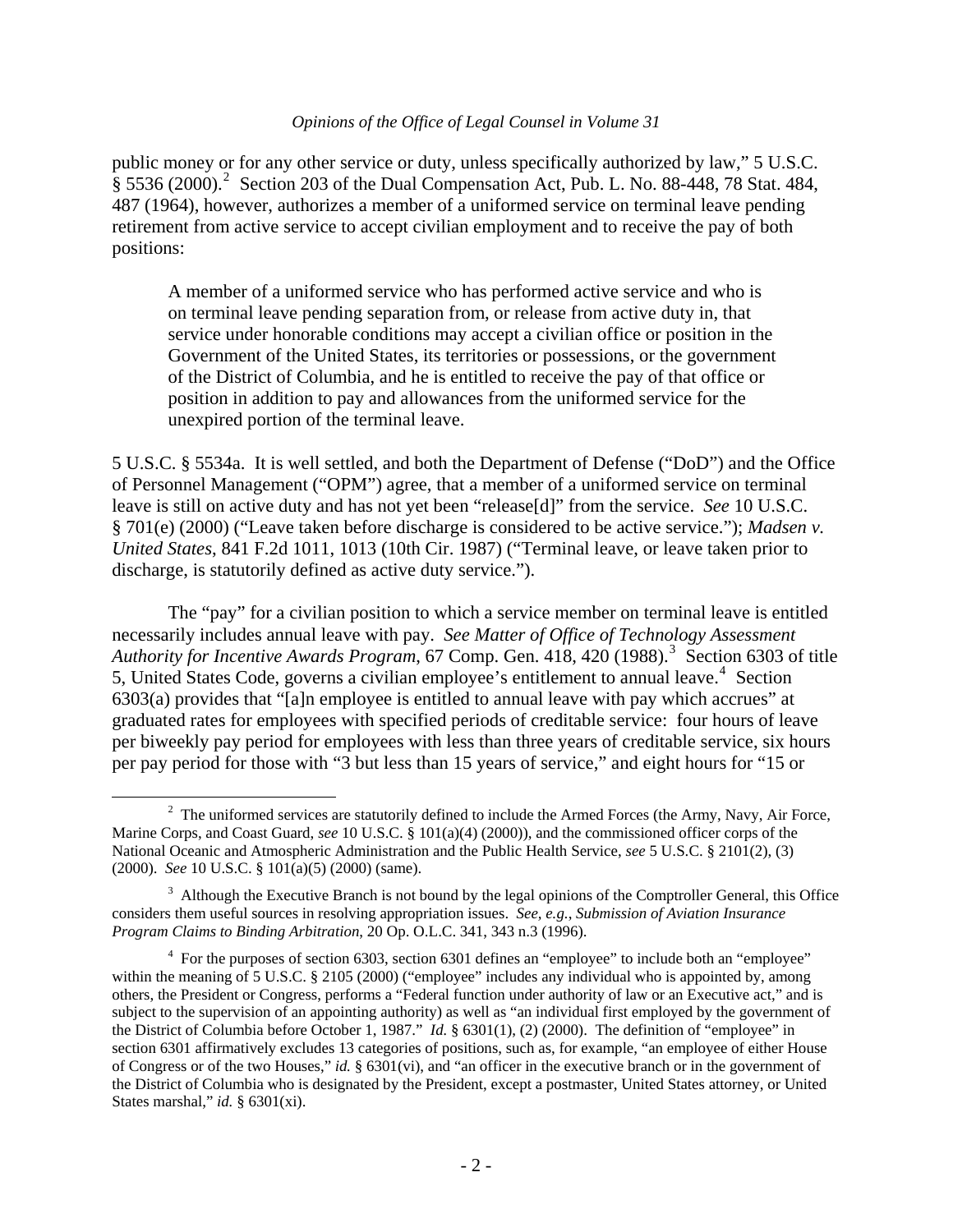more years of service." The change in an employee's rate of accrual of annual leave "takes effect at the beginning of the pay period after the pay period . . . in which the employee completed the prescribed period of service." 5 U.S.C. § 6303(c).

"In determining years of service" an employee is to be credited with, section 6303(a) directs that "an employee is entitled to credit for all service of a type that would be creditable" under two provisions of title 5, sections 8332 and 6303(e). 5 U.S.C. § 6303(a). Section 8332 counts active military service as creditable service, subject to a number of detailed conditions and exceptions. *See* 5 U.S.C. § 8332(c)(1)(A) & (B) (2000). Specifically, if an employee "is awarded retired pay based on any period of military service," the employee's military service will generally not be counted "unless the retired pay is awarded" either based upon certain service-connected disabilities or pursuant to certain provisions of title 10 of the United States Code (specifically, 10 U.S.C. §§ 12731-12741 (2000 & Supp. IV 2004)) governing retired pay for non-regular service. *See* 5 U.S.C. § 8332(c)(2).

Section 6303(a) contains a similar exclusion limiting the credit that a civilian employee who is a retired member of a uniformed service may receive for his years of active military service. A civilian employee retired from a uniformed service "is entitled to credit for active military service only if" one of three conditions is met: (1) "his retirement was based on disability" received in the line of duty "as a direct result of armed conflict" or caused by "an instrumentality of war and incurred in [the] line of duty during a period of war," 5 U.S.C. § 6303(a)(A); (2) his service "was performed in the armed forces during a war, or in a campaign or expedition for which a campaign badge has been authorized," *id.* § 6303(a)(B); or (3) "on November 30, 1964, he was employed in a position to which this subchapter applies and thereafter continued to be so employed without a break in service of more than 30 days," *id.* § 6303(a)(C). Section 3501 defines "retired member of a uniformed service" to mean "a member or former member of a uniformed service who is entitled, under statute, to retired, retirement, or retainer pay on account of his service as such a member." 5 U.S.C. § 3501(2) (2000). Thus, with limited exceptions, title 5 prohibits a retired uniformed service member from receiving credit for his military service for purposes of calculating his annual leave while he is entitled to receive retirement pay. *See id.* §§ 3501(2), 6303(a), & 8332(c)(2).

Section 202(a) of the Federal Workforce Flexibility Act of 2004, Pub. L. No. 108-411, 118 Stat. 2305, 2312, provides one such exception. That provision required OPM to promulgate regulations that would permit the head of an appointing agency to credit a new civilian employee for past uniformed service notwithstanding section 6303(a), so long as the employee's duties while in the uniformed service "directly relate to the duties" of the civilian appointment and, in the judgment of the head of the appointing agency, granting credit for such years of service "is necessary in order to achieve an important agency mission or performance goal." 5 U.S.C. § 6303(e)(1). Under OPM's regulations, the head of an agency may "provide credit for active duty uniformed service that otherwise would not be creditable under 5 U.S.C. 6303(a)" upon determining that the employee's skills and experience are "[e]ssential to the new position," "were acquired through performance in a position in the uniformed services having duties that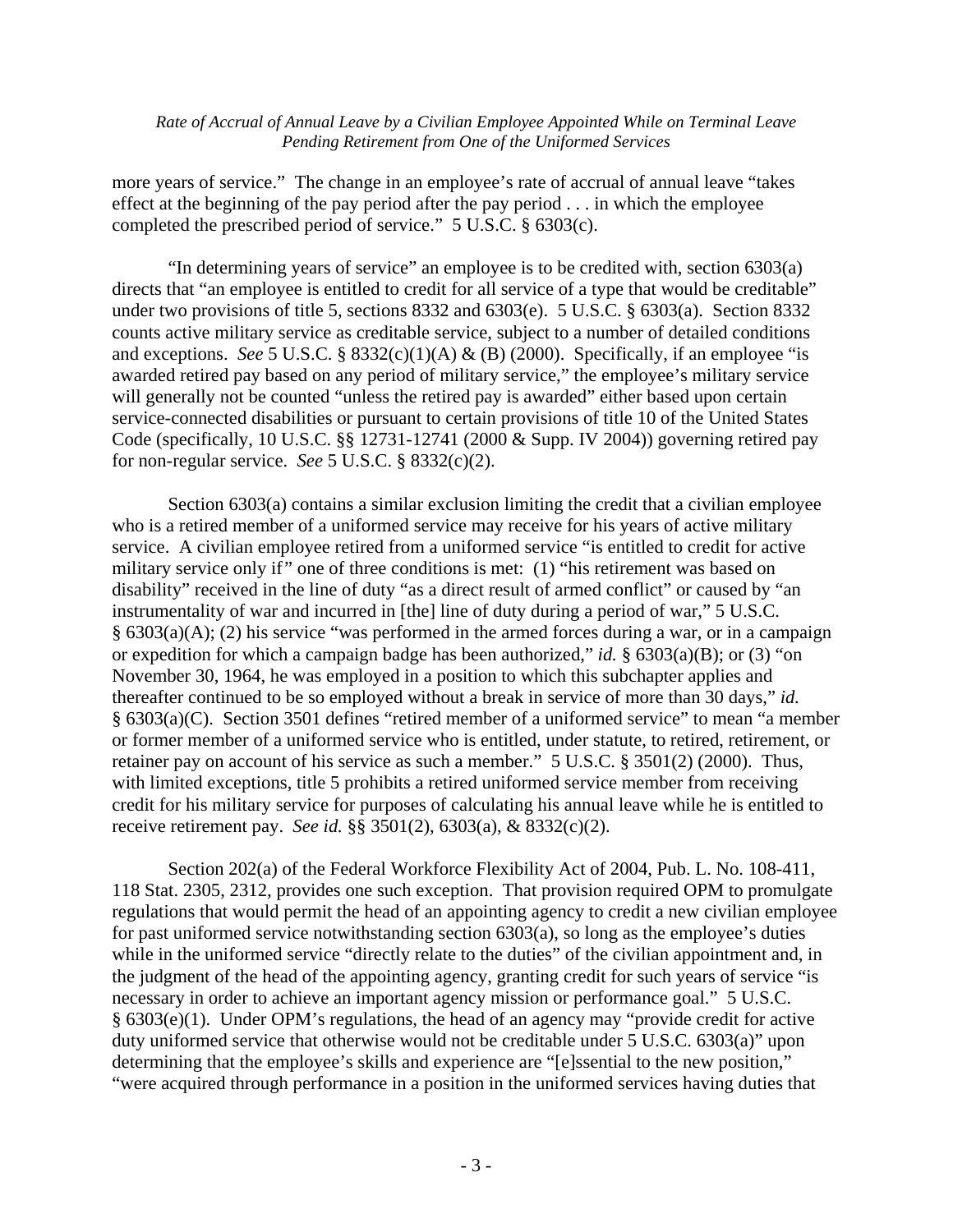directly relate to the duties of the position," and are "[n]ecessary to achieve an important agency mission or performance goal." 5 C.F.R. § 630.205(b)(1) & (2) (2007).

### **II.**

OPM interprets section 6303(a) to require an agency to credit the employee for his years of active military service until his retirement. OPM further reads section 6303(a) to require that the employee continue to receive that credit even after he has retired from the uniformed service. OPM reasons that the agency has no specific statutory authority to adjust the leave-accrual rate downward after an employee retires from a uniformed service and, therefore, there is no legal basis authorizing the recalculation of the leave accrual rate upon retirement from the military.<sup>[5](#page-3-0)</sup>

DoD contends that a uniformed service member who is appointed to a civilian position while on terminal leave should be treated *as if he has already retired*, and should not be entitled to credit for his years of active military service, either at the time he is appointed to a civilian position or afterwards. DoD bases its interpretation of section 6303(a) on its understanding of the purposes of section 5534a, which DoD says was intended to permit members of the military to be hired as civilian employees by the Government in order to retain personnel with valuable skills, but was not intended to create a windfall of compensation for retiring members of the military.

While your opinion request was pending, Congress resolved the issue prospectively in section 1101 of the John Warner National Defense Authorization Act for FY 2007 ("the Warner Act"), Pub. L. No. 109-364, 120 Stat. 2083, 2407 (Oct. 17, 2006). That provision amends 5 U.S.C. § 5534a to provide that a uniformed service member who is appointed to a civilian position while on terminal leave is "entitled to accrue annual leave with pay in the manner specified in section 6303(a) of this title *for a retired member* of a uniformed service." (Emphasis added.) Going forward, any member appointed to a civilian position thus will be entitled to credit for his years of active military service only if he either satisfies the requirements of section  $6303(a)(A)-(C)$  or receives credit under the regulations implementing section  $6303(e)$ . You have asked us to resolve the issue under the prior law to determine whether DoD may adjust the leaveaccrual rate of retired uniformed service members who were appointed to civilian positions before the effective date of the new law.

<span id="page-3-0"></span><sup>&</sup>lt;sup>5</sup> OPM's interpretation does not appear in regulations promulgated pursuant to notice and comment procedures, nor does it appear in any decision issued pursuant to formal adjudication procedures. OPM has previously articulated this interpretation in informal decisions resolving claims brought by employees who were hired while on terminal leave. *See, e.g.*, *In re Passey*, No. 04-0023 (Jan. 11, 2006) (concluding that claimant is "entitled to credit for his entire period of military service in determining his leave accrual rate at the time of his initial civilian appointment" and that his "military retirement . . . does not disturb, set aside, or subject his leave accrual rate to recalculation for the period of his current civilian appointment"). OPM's interpretation also previously appeared in OPM's *Guide to Processing Personnel Actions Operating Manual* ("*OPM Manual*") Ch. 6, subch. 1, 1-2 (2007), *available at* http://www.opm.gov/feddata/gppa/gppa.asp (defining "Service Computation Date," which agency must set "at appointment" for the purpose of determining the rate at which an employee accrues annual leave).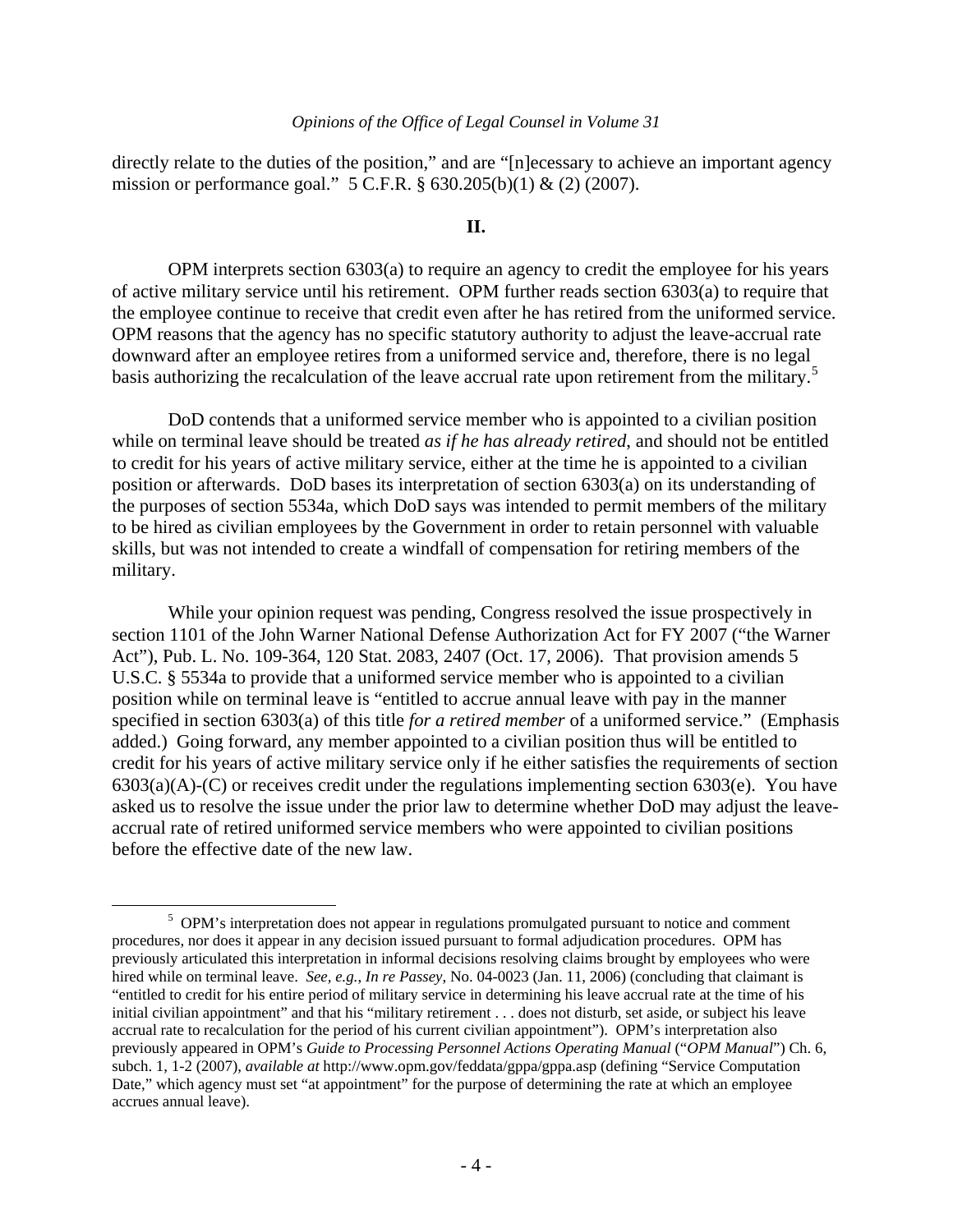### **III.**

In resolving this issue, we will apply the principles set forth in *Chevron U.S.A., Inc. v. Natural Resources Defense Council, Inc.*, 467 U.S. 837 (1984). *See Proposed Agency Interpretation of "Federal Means-Tested Public Benefits" Under Personal Responsibility and Work Opportunity Reconciliation Act of 1996*, 21 Op. O.L.C. 21, 21-23 (1997); Memorandum for James W. Carroll, Jr., Deputy General Counsel, Department of the Treasury, from Noel J. Francisco, Deputy Assistant Attorney General, Office of Legal Counsel, *Re: Validity of Regulation Interpreting Federal Alcohol Administration Act to Prohibit Slotting Fees in Connection with Alcohol Sales* at 3 (Mar. 11, 2005). Under *Chevron*, we first ask "whether Congress had directly spoken to the precise question at issue." 467 U.S. at 842. This matter presents two distinct statutory questions: (1) whether a service member who is appointed to a civilian position is entitled to credit for his years of active service in determining his leaveaccrual rate while he continues on terminal leave; and (2) whether such an employee continues to be entitled to credit for his years of active service even after he retires from uniformed service. If Congress has addressed these questions directly, then we "must give effect to the unambiguously expressed intent of Congress." *Id.* at 842-43. If "the statute is silent or ambiguous with respect to the specific issue[s]," however, then we proceed to consider whether Congress has delegated to OPM the authority to administer the statute and "whether the agency's answer is based on a permissible construction of the statute." *Id.* at 843.<sup>[6](#page-4-0)</sup>

We resolve both issues at step one of the *Chevron* inquiry. We conclude that OPM's interpretation with respect to the first issue—that a service member appointed to a civilian position while on terminal leave from a uniformed service is entitled to credit for his years of active military service until his retirement—is not only a permissible construction of 5 U.S.C. §§ 5534a and 6303(a), but it is required by the plain terms of those two provisions. We also conclude, however, that OPM's interpretation with respect to the second issue—that such an employee is entitled to credit for his years of active service even after retirement from uniformed service—conflicts with the plain terms of section 6303(a) and, therefore, is not a permissible construction of that provision.

# **A.**

In determining whether Congress has addressed these issues, we begin with the text of the statute. *Barnhart v. Sigmon Coal Co., Inc.*, 534 U.S. 438, 450 (2002). Congress "says in a statute what it means and means in a statute what it says there. When the words of a statute are

<span id="page-4-0"></span><sup>&</sup>lt;sup>6</sup> Congress has vested OPM with authority to "prescribe regulations necessary for the administration" of the Annual and Sick Leave Act. 5 U.S.C. § 6311 (2000). The Director of OPM also is responsible, as a general matter, for "securing accuracy, uniformity, and justice in the function of the Office, *id.* § 1103(a)(1) (2000), and for "executing, administering, and enforcing" the "civil service rules and regulations of the President and the Office and the laws governing the civil service," *id.* § 1103(a)(5)(A). *See generally Contreras v. United States*, 215 F.3d 1267, 1274 (Fed. Cir. 2000) (holding OPM has authority under the Annual and Sick Leave Act to "fill gaps in the statutory scheme left by Congress if it does so in a manner that is consistent with the policies reflected in the statutory program").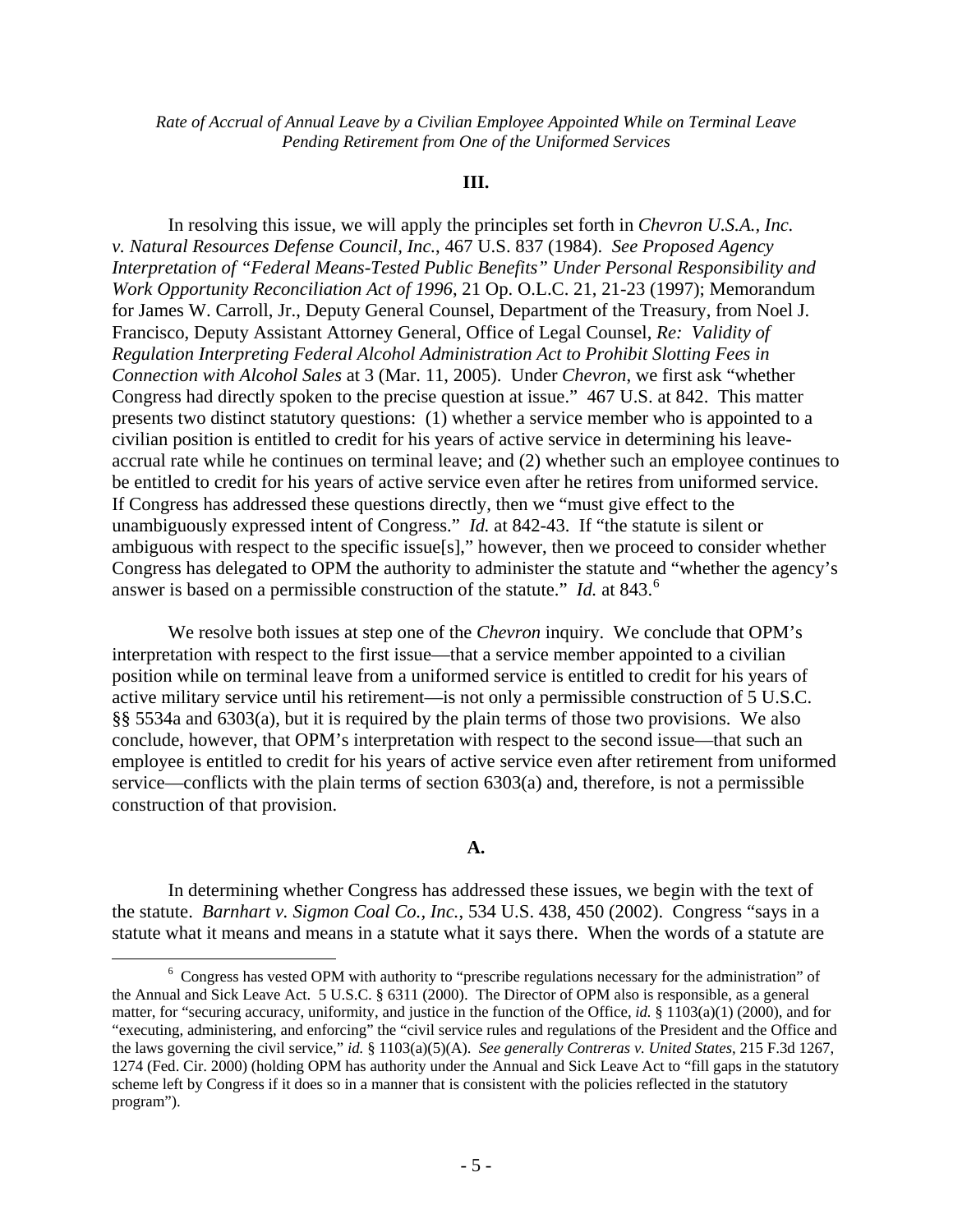unambiguous, then, this first canon is also the last: 'judicial inquiry is complete.'" *Connecticut Nat'l Bank v. Germain*, 503 U.S. 249, 253-54 (1992) (quoting *Rubin v. United States*, 449 U.S. 424, 430 (1981)); *accord The Food and Drug Administration's Discretion to Approve Methods of Detection and to Define the Term "No Residue" Pursuant to the Federal Food, Drug, and Cosmetic Act*, 19 Op. O.L.C. 247, 263 (1995) (applying *Chevron* principles in analyzing whether agency interpretation of statute was lawful).

Under the express terms of section 5534a as it stood before the effective date of section 1101 of the Warner Act, a uniformed service member on terminal leave appointed to a civilian position would be "entitled" to receive both his military pay and allowances and the pay of his civilian position, including annual leave, "for the unexpired portion of the terminal leave." Under section 6303(a), a civilian employee likewise would be "entitled" to receive annual leave accruing at a rate determined by his years of "service of a type that would be creditable under [5 U.S.C. §] 8332 . . . and for all service which is creditable by virtue of subsection [6303](e)." The years of creditable service to which a uniformed service member on terminal leave is entitled under section 6303(a) include years of active military service. Honorable active military service is service "of a type" creditable for the purpose of determining the amount of an annuity under section  $8332(c)(1)$  and, therefore, is creditable service for the purpose of determining an employee's rate of accrual of annual leave under section 6303(a). *See* 5 U.S.C. § 8331(13) (2000) (credit for "military service" includes "honorable active service"); 10 U.S.C. § 101(d)(3) (2000) ("active service" includes "service on active duty or full-time National Guard duty"); *id.* § 101(d)(1) & (5) (further defining "active duty" and "full-time National Guard duty"). As noted above, *see supra* p. 2, a uniformed service member on terminal leave remains on active duty and has not yet retired. *See* 10 U.S.C. § 701(e) (2000) ("Leave taken before discharge is considered to be active service."); *Madsen*, 841 F.2d at 1013 (time on terminal leave is "undisputed active duty status"). Accordingly, such a member is not subject to the exclusion from credit because he is not retired and, therefore, he need not qualify under the exceptions in section  $6303(a)(A)-(C)$ to receive credit for his years of active service. Rather, he continues to be entitled to credit for his years of active military service under sections 6303(a) and 8332(c)(1) for the purpose of accruing annual leave.

DoD contends that these provisions are best interpreted to provide that a member who is appointed to the civil service while on terminal leave pending retirement is not entitled to accrue more than four hours of annual leave, because, before retirement, his military service cannot be considered creditable service for purposes of 5 U.S.C. § 6303(a). According to DoD, because the purpose of section 5534a was only to enable departing members of the uniformed services to take positions with the federal government while on terminal leave, and was not to provide members of the armed forces on terminal leave with a windfall of annual leave to which they would not otherwise be entitled, section 6303(a) should be read to preclude a member on terminal leave from receiving credit for his years of active military service in calculating the rate at which he accrues annual leave in his civilian position. Even if that is a correct statement of the statutory purpose, "it is ultimately the provisions of our laws rather than the principal concerns of . . . legislators" that determine a statute's meaning. *Oncale v. Sundowner Offshore Servs., Inc.*, 523 U.S. 75, 79 (1998). Where, as here, "the statutory language is clear and unambiguous, we need neither accept nor reject a particular 'plausible' explanation for why Congress would have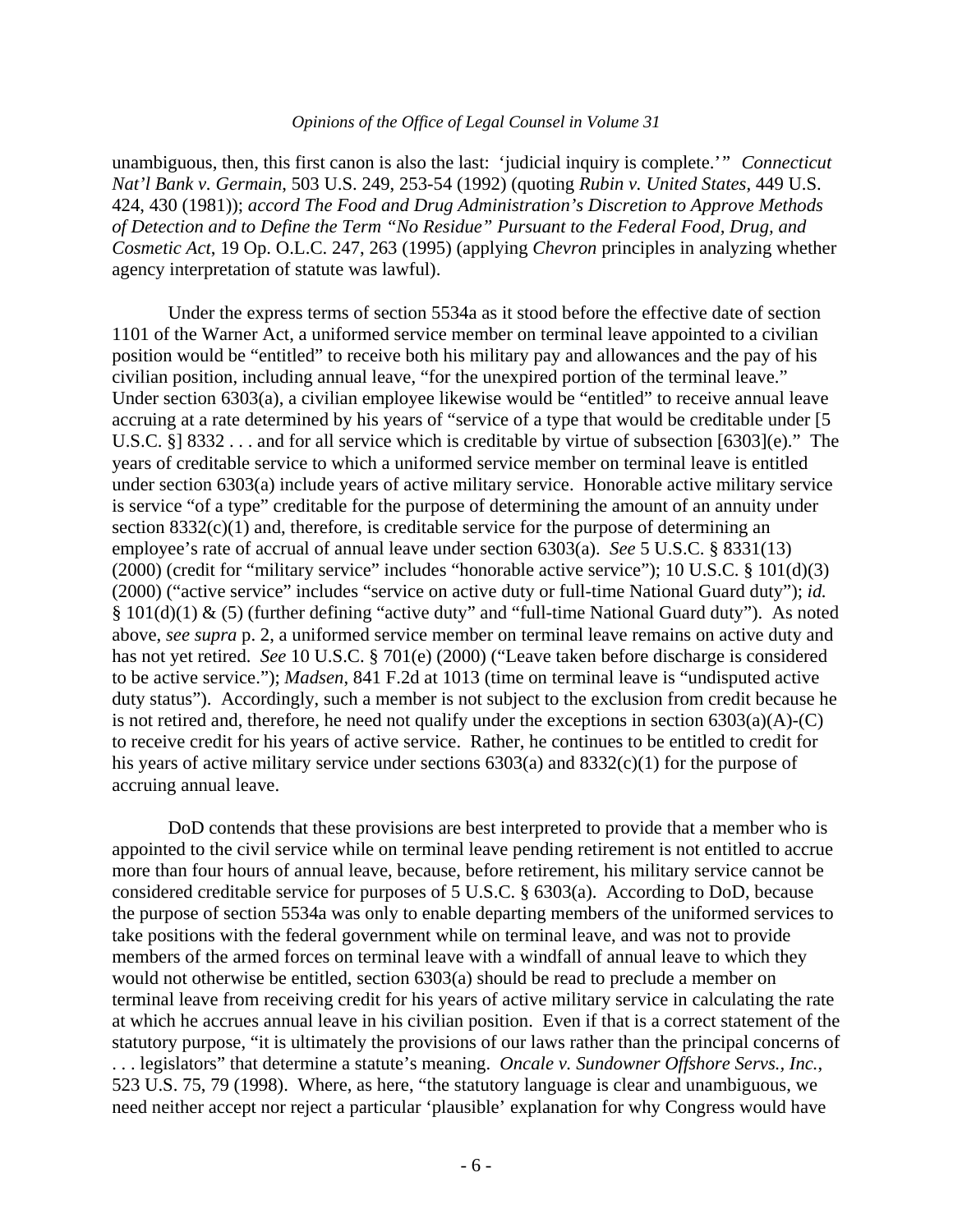written a statute." *Barnhart*, 534 U.S. at 460-61. Rather, "deference to the supremacy of the Legislature, as well as recognition that Congressmen typically vote on the language of a bill, generally requires us to assume that 'the legislative purpose is expressed by the ordinary meaning of the words used.'" *United States v. Locke*, 471 U.S. 84, 95 (1985) (quoting *Richards v. United States*, 369 U.S. 1, 9 (1962)).

# **B.**

The plain language of section 6303(a) is equally clear in providing that a uniformed service member appointed to a civilian position while on terminal leave generally loses his entitlement to receive credit for his prior active service upon retirement. Once a member of a uniformed service transitions from "terminal leave" (an active-duty status) to "retired," he "is retired" within the meaning of sections 3501(2) and 6303(a). From then on, such an employee is "entitled" to receive credit for his years of active military service *only* to the extent that either his prior active military service falls into one of the three express exceptions in 5 U.S.C. § 6303(a)(A)-(C) or the head of the agency grants him credit under 5 U.S.C. § 6303(e) for service that otherwise would not be creditable. *See also id.* § 8332(c)(2) (employee "awarded retired pay based on any period of military service" is not entitled to credit for any period of military service unless retired pay is awarded based upon certain types of service-connected disabilities or pursuant to the provisions for certain non-regular service at 10 U.S.C. §§ 12731- 12741). OPM's interpretation of section 6303(a), however, would require agencies to continue to credit an employee who was appointed while on terminal leave for his years of active military service even after he has retired and regardless of whether he satisfies one of the three statutory exceptions set forth in section 6303(a).

OPM contends that it is foreclosed from adjusting an employee's years of credit downward after his retirement from active military service because nothing in section 6303 authorizes the reduction of the employee's leave accrual rate based on the employee's subsequent retirement from the military. We disagree. OPM's interpretation is inconsistent with the plain terms of title 5 of the United States Code, which establish the only basis for an employee's entitlement to pay, including annual leave. "Title 5 of the United States Code and its implementing regulations set forth in meticulous detail the compensation that attaches to positions in the government service. . . . These provisions are the *exclusive* source of employees' compensation rights." *Kizas v. Webster*, 707 F.2d 524, 536 (D.C. Cir. 1983); *see also Schism v. United States*, 316 F.3d 1259, 1268 (Fed. Cir. 2002) ("Congress—and only Congress—can authorize the benefits that a retired federal employee, whether civilian or military, is entitled to receive."). Indeed, section 5536 expressly provides that an employee "whose pay or allowance is fixed by statute or regulation *may not* receive additional pay or allowance for the disbursement of public money . . . unless *specifically authorized* by law." 5 U.S.C. § 5536 (emphases added). Far from having "specifically authorized" former service members to continue to receive credit for their service after retirement, Congress has *expressly barred* giving credit under such circumstances. That alone provides sufficient authority to revisit the accrual determination.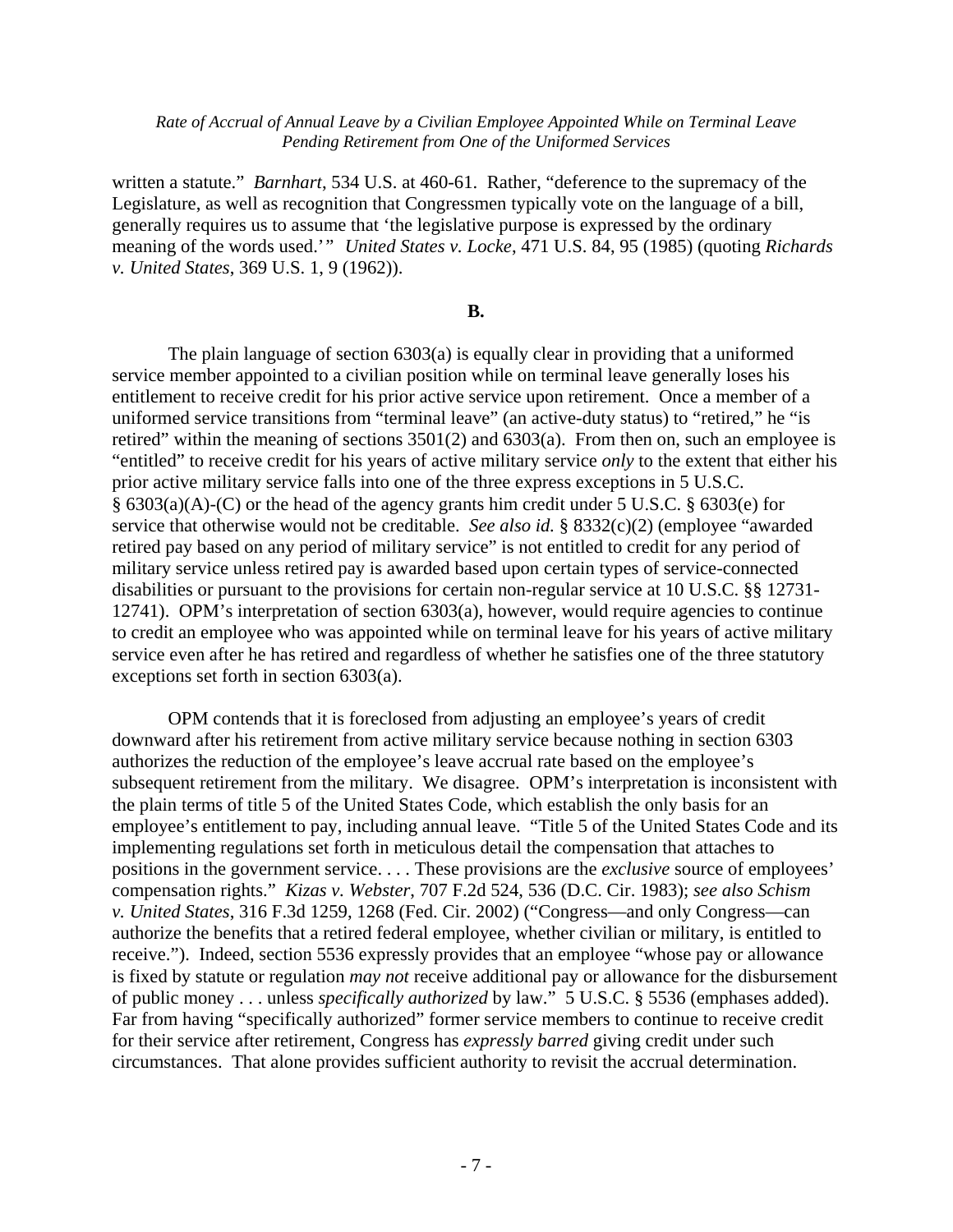Furthermore, although we do not rely upon the provision to support our conclusion, section 6303(c) reasonably may be construed to authorize an employer to revisit a military retiree's leave-accrual rate. That provision states that "[a] change in the rate of accrual of annual leave by an employee under this section takes effect at the beginning of the pay period after the period . . . in which the employee completed the prescribed period of service." 5 U.S.C. § 6303(c). We believe that the phrase "completed the prescribed period of service" may be construed to apply to the retiree's completion of his military service. Take, for example, a member of a uniformed service appointed as a civilian employee while on terminal leave who has 20 years of active military service and no other creditable service: Before the end of his terminal leave and his retirement, such an employee is entitled to accrue annual leave at a rate of eight hours per biweekly pay period. After retirement from the uniformed service, however, he would be entitled to zero years of creditable service under section 6303(a). Because the employee would have completed "less than three" years of *creditable* service, he would be entitled to accrue annual leave at a rate of only four hours per biweekly pay period. It would be reasonable to read section 6303(c) to provide that the "change in the rate of accrual" resulting from his retirement from the uniformed service would be put into effect for the biweekly pay period following the member's retirement from the uniformed service.

Even if section 6303(c) does not itself authorize an agency to *reduce* the leave-accrual rate of an employee, but instead permits an agency only to *increase* an employee's leave-accrual rate when he has completed additional years of creditable service, nothing in section 6303(c) indicates that it is the exclusive means by which an agency may adjust an employee's leaveaccrual rate. Certainly, section 6303(c) does not negate an agency's authority to carry into effect the clear command in section 6303(a) that only certain retired members of the uniformed services are entitled to credit for prior active military service following retirement. Section 6303(c)'s explicit direction with respect to increasing an employee's leave-accrual rate does not, under the circumstances, support the inference that Congress implicitly prohibited a *reduction* in an employee's leave-accrual rate. Congress knew how to prohibit an agency from reducing the creditable service of a civilian employee after his appointment date, yet it did so only for certain types of service that otherwise would not be creditable under section 6303(a). *See* 5 U.S.C. § 6303(e)(2)(B) (once an agency, acting pursuant to regulations promulgated under section 6303(e)(1), gives employee credit for years of service which would not otherwise be creditable under section 6303(a), such service "shall not thereafter cease to be so creditable, unless the employee fails to complete a full year of continuous service with the agency"). The omission of similar language here is telling. *See Russello v. United States*, 464 U.S. 16, 23 (1983) ("Where Congress includes particular language in one section of a statute but omits it in another section of the same Act, it is generally presumed that Congress acts intentionally and purposely in the disparate inclusion or exclusion.") (internal quotation omitted).

Moreover, we understand that OPM, in other contexts, has instructed agencies to adjust an employee's leave-accrual rate even where section 6303 provides no express authority to make such an adjustment. For example, following the reasoning in decisions of the Comptroller General, OPM has instructed federal agencies to readjust the leave-accrual rate of an employee appointed to a civilian position while on the Temporary Disability Retired List ("TDRL"). *See*  OPM Manual Ch. 6, subch. 2, 2-2(d); *In re Cejka*, 63 Comp. Gen. 210, 213 (1984).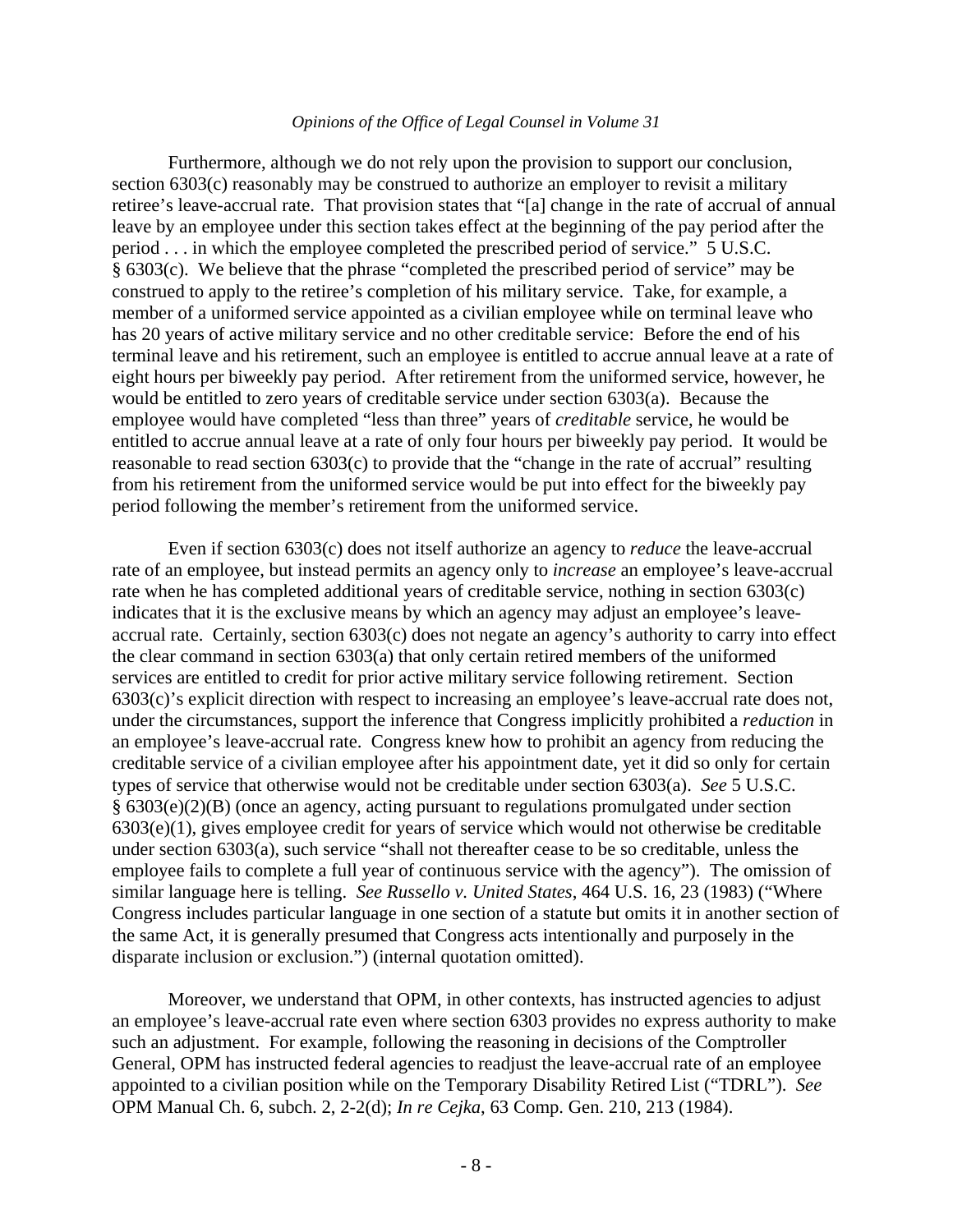The Comptroller General's decision in *Cejka* supports the conclusion that an agency must carry into effect the clear command of section 6303(a) that a retired service member is no longer entitled to credit for his years of active military service. In *Cejka*, the Comptroller General concluded that an employee who was appointed to a civilian position while on the TDRL was not entitled to be credited for his years of active military service "so long as his name is carried on that [TDRL] list." 63 Comp. Gen. at 213. The Comptroller General stated that "the basis for crediting annual leave at one of the rates specified in [5 U.S.C. § 6303](a)(1)-(3), is predicated on the employee's accumulation of the specified number of years of creditable service," and "[t]he rate to be applied to 'each full biweekly pay period' is determined at the beginning of each upcoming biweekly pay period." 63 Comp. Gen. at 213-14. So long as Cejka was on the TDRL, he was "only entitled to" credit for his active military service effective as of "the date of removal of his name from that list." *Id.* at 213. During "any biweekly pay period of Federal employment while [Cejka] is in a military retired status . . . he may not be credited with his military service time," because as a member on the TDRL, he was entitled to credit for his years of active military service under section 6303(a) only if he could satisfy one of the exceptions in section 6303(a)(A)-(C). *Id.* Cejka did not satisfy any of those exceptions. Therefore, the Comptroller General concluded that section 6303(a) required that Cejka's annual leave accrual rate be adjusted and that "annual leave credited to his account . . . in excess of th[e] rate [to which he is entitled], is to be subtracted from his leave balance." *Id.* The reasoning of *Cejka*, which we find persuasive, *see supra* n.3, indicates that recalculation of an employee's leave-accrual rate is warranted where an employee moves between a creditable and a non-creditable military status.

We are not persuaded that the only relevant time for considering whether a person is retired for the purposes of section 6303(a) is the time of appointment. The plain language of section 6303 establishes that leave-accrual rate determinations may be made *after* the time of appointment, such as when the employee completes additional years of service. *See* 5 U.S.C. § 6303(a), (c). OPM's practice following *Cejka*, as evidenced in its decisions and in the former OPM Manual, *see supra* n.5, likewise demonstrates that leave-accrual rate determinations may be reevaluated after an employee's initial appointment.

**\* \* \*** 

For the foregoing reasons, we conclude that, for appointments made before the effective date of section 1101 of the Warner Act, a member of a uniformed service appointed to a civilian position while on terminal leave is entitled under section 6303(a) to credit for his years of active military service in determining the rate at which he accrues annual leave, but only while he continues on active duty. Once the member retires from the uniformed service, he is entitled to credit for his years of active military service on the same basis as any other retired member,